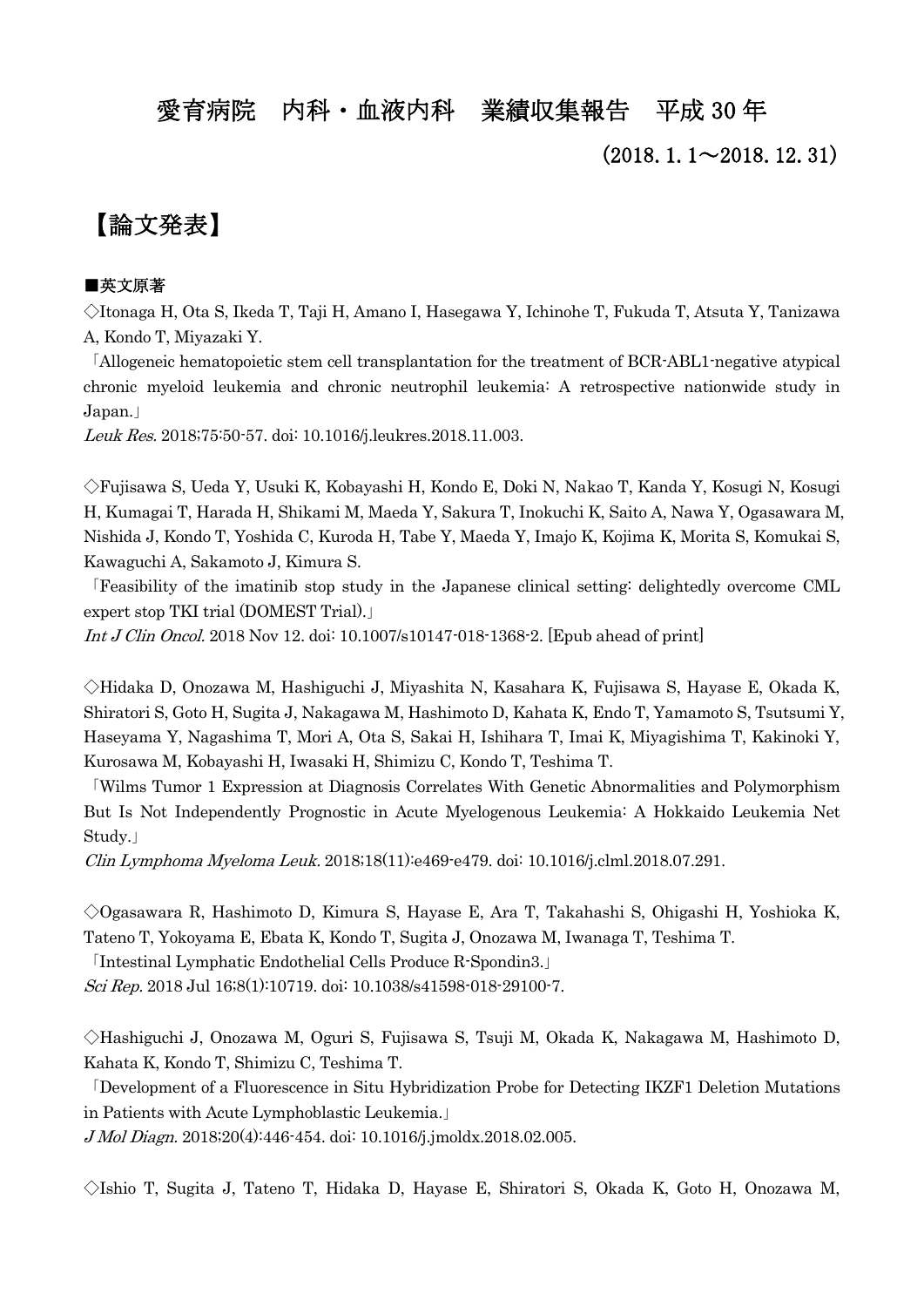Nakagawa M, Hashimoto D, Kahata K, Fujimoto K, Endo T, Kondo T, Teshima T.

「Hematogones Predict Better Outcome in Allogeneic Hematopoietic Stem Cell Transplantation Irrespective of Graft Sources.」

Biol Blood Marrow Transplant. 2018;24(10):1990-1996. doi: 10.1016/j.bbmt.2018.06.011.

◇Kondo T, Fujioka M, Tsuda M, Murai K, Yamaguchi K, Miyagishima T, Shindo M, Nagashima T, Wakasa K, Fujimoto N, Yamamoto S, Yonezumi M, Saito S, Sato S, Ogawa K, Chou T, Watanabe R, Kato Y, Takahashi S, Okano Y, Yamamoto J, Ohta M, Iijima H, Oba K, Kishino S, Sakamoto J, Ishida Y, Ohba Y, Teshima T; Inter-Michinoku Dasatinib Study Group (IMIDAS).

「Pretreatment evaluation of fluorescence resonance energy transfer-based drug sensitivity test for patients with chronic myelogenous leukemia treated with dasatinib.」 Cancer Sci. 2018 Jul;109(7):2256-2265. doi: 10.1111/cas.13625.

◇Ota S, Matsukawa T, Yamamoto S, Ito S, Shindo M, Sato K, Kondo T, Kohda K, Sakai H, Mori A, Takahashi T, Ikeda H, Kuroda H, Haseyama Y, Yamamoto M, Sarashina T, Yoshida M, Kobayashi R, Nishio M, Ishihara T, Hirayama Y, Kakinoki Y, Kobayashi H, Fukuhara T, Imamura M, Kurosawa M.

「Severe adverse events by tyrosine kinase inhibitors decrease survival rates in patients with newly diagnosed chronic-phase chronic myeloid leukemia.」

Eur J Haematol. 2018 ;101(1):95-105. doi: 10.1111/ejh.13081.

◇Mathew NR, Baumgartner F, Braun L, O'Sullivan D, Thomas S, Waterhouse M, Müller TA, Hanke K, Taromi S, Apostolova P, Illert AL, Melchinger W, Duquesne S, Schmitt-Graeff A, Osswald L, Yan KL, Weber A, Tugues S, Spath S, Pfeifer D, Follo M, Claus R, Lübbert M, Rummelt C, Bertz H, Wäsch R, Haag J, Schmidts A, Schultheiss M, Bettinger D, Thimme R, Ullrich E, Tanriver Y, Vuong GL, Arnold R, Hemmati P, Wolf D, Ditschkowski M, Jilg C, Wilhelm K, Leiber C, Gerull S, Halter J, Lengerke C, Pabst T, Schroeder T, Kobbe G, Rösler W, Doostkam S, Meckel S, Stabla K, Metzelder SK, Halbach S, Brummer T, Hu Z, Dengjel J, Hackanson B, Schmid C, Holtick U, Scheid C, Spyridonidis A, Stölzel F, Ordemann R, Müller LP, Sicre-de-Fontbrune F, Ihorst G, Kuball J, Ehlert JE, Feger D, Wagner EM, Cahn JY, Schnell J, Kuchenbauer F, Bunjes D, Chakraverty R, Richardson S, Gill S, Kröger N, Ayuk F, Vago L, Ciceri F, Müller AM, Kondo T, Teshima T, Klaeger S, Kuster B, Kim DDH, Weisdorf D, van der Velden W, Dörfel D, Bethge W, Hilgendorf I, Hochhaus A, Andrieux G, Börries M, Busch H, Magenau J, Reddy P, Labopin M, Antin JH, Henden AS, Hill GR, Kennedy GA, Bar M, Sarma A, McLornan D, Mufti G, Oran B, Rezvani K, Shah O, Negrin RS, Nagler A, Prinz M, Burchert A, Neubauer A, Beelen D, Mackensen A, von Bubnoff N, Herr W, Becher B, Socié G, Caligiuri MA, Ruggiero E, Bonini C, Häcker G, Duyster J, Finke J, Pearce E, Blazar BR, Zeiser R.

「Sorafenib promotes graft-versus-leukemia activity in mice and humans through IL-15 production in FLT3-ITD-mutant leukemia cells.」

Nat Med. 2018;24(3):282-291. doi: 10.1038/nm.4484. Erratum in: Nat Med. 2018 Apr 10;24(4):526.

◇Miyashita N, Onozawa M, Hayasaka K, Yamada T, Migita O, Hata K, Okada K, Goto H, Nakagawa M, Hashimoto D, Kahata K, Kondo T, Kunishima S, Teshima T.

「A novel heterozygous ITGB3 p.T720del inducing spontaneous activation of integrin αIIbβ3 in autosomal dominant macrothrombocytopenia with aggregation dysfunction.」

Ann Hematol. 2018;97(4):629-640. doi: 10.1007/s00277-017-3214-4.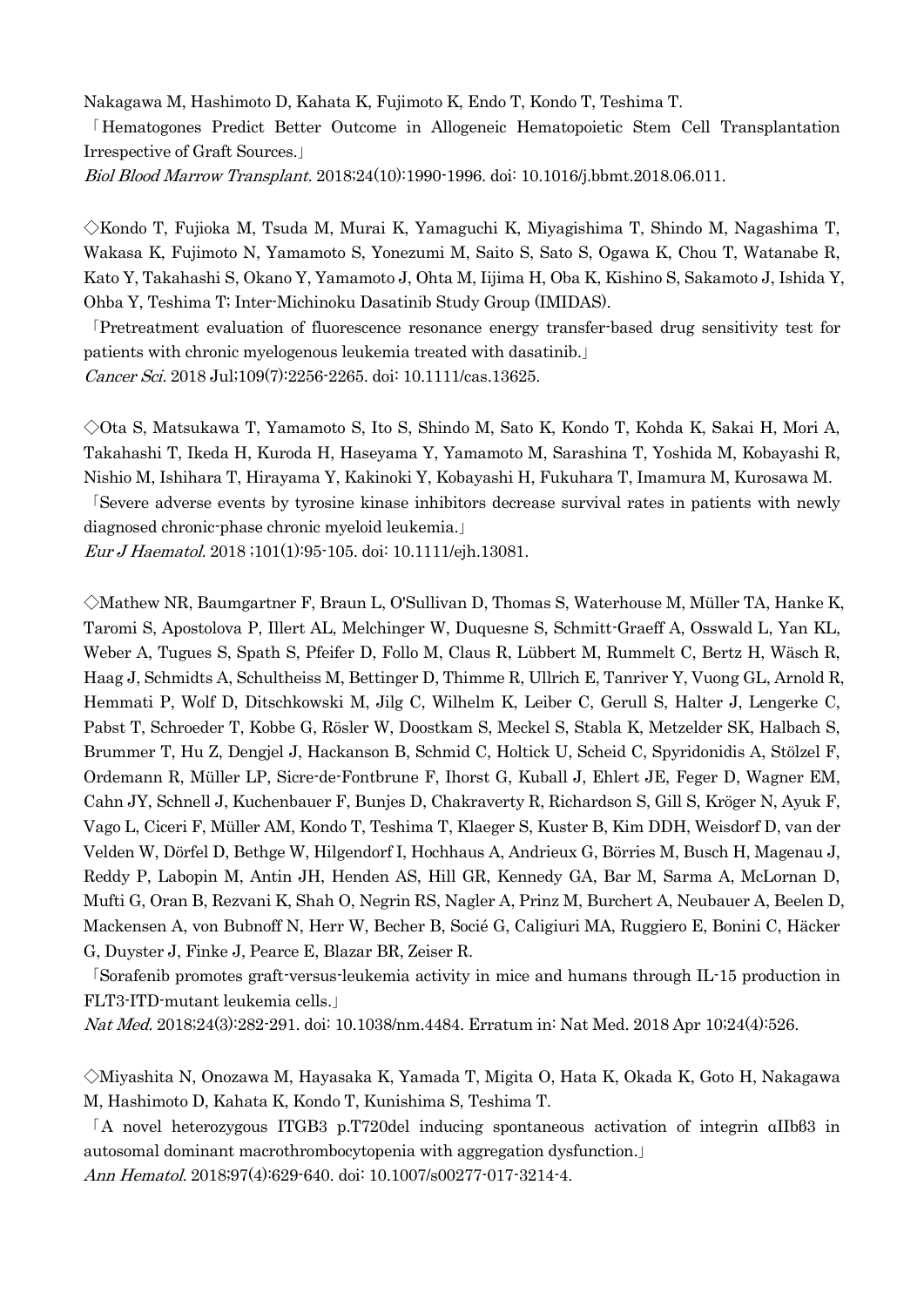◇Shiratori S, Kosugi-Kanaya M, Hayase E, Okada K, Goto H, Sugita J, Onozawa M, Nakagawa M, Kahata K, Hashimoto D, Endo T, Kondo T, Teshima T.

「T-cell depletion effects of low-dose antithymocyte globulin for GVHD prophylaxis in HLA-matched allogeneic peripheral blood stem cell transplantation.」

Transpl Immunol. 2018;46:21-22. doi: 10.1016/j.trim.2017.11.001.

◇Murai K, Yamaguchi K, Ito S, Miyagishima T, Shindo M, Wakasa K, Inomata M, Nagashima T, Kondo T, Fujimoto N, Yamamoto S, Yonezumi M, Oyake T, Kowata S, Tsukushi Y, Mine T, Meguro K, Ikeda K, Watanabe R, Saito S, Sato S, Tajima K, Chou T, Kubo K, Oba K, Sakamoto J, Ishida Y; The Inter-Michinoku Dasatinib Study Group (IMIDAS).

「Rapid reduction in BCR-ABL1 transcript predicts deep molecular response in dasatinib-treated chronic-phase chronic myeloid leukaemia patients.」

Eur J Haematol. 2018;100(1):27-35. doi: 10.1111/ejh.12969.

◇Saito M, Ogasawara R, Izumiyama K, Mori A, Kondo T, Tanaka M, Morioka M, Ieko M.

「Acquired hemophilia A in solid cancer: Two case reports and review of the literature.」

World J Clin Cases. 2018;6(14):781-785. doi: 10.12998/wjcc.v6.i14.781.

◇Okada K, Endo T, Hashimoto D, Saga T, Ara T, Ogasawara R, Yasumoto A, Ibata M, Takahata M, Shigematsu A, Kondo T, Muraosa Y, Nomura T, Kanno-Okada H, Hashino S, Tanaka S, Kamei K, Teshima T.

「 Disseminated fusariosis emerged from prolonged local genital infection after cord blood transplantation.」

J Infect Chemother. 2018;24(8):660-663. doi: 10.1016/j.jiac.2017.12.018.

◇Saito M, Miyashita K, Miura Y, Ogasawara R, Kanaya M, Izumiyama K, Mori A, Kondo T, Tanaka M, Morioka M, Tanaka S.

「Coexistence of primary colorectal follicular lymphoma and multiple myeloma: a case report.」 Int J Gen Med. 2018;11:363-367. doi: 10.2147/IJGM.S171387.

◇Saito M, Senjo H, Kanaya M, Izumiyama K, Mori A, Tanaka M, Morioka M, Miyashita K, Ishida Y. 「Late duodenal metastasis from renal cell carcinoma with newly developed malignant lymphoma: A

case report.」

Mol Clin Oncol. 2018;8(4):553-556. doi: 10.3892/mco.2018.1563.

 $\Diamond$  [Acquired hemophilia A developing cerebral infarction 36 days after the frequent administration of bypass hemostatic agents.」

Saito M, Senjo H, Kanaya M, Izumiyama K, Mori A, Tanaka M, Morioka M, Ieko M. Hematol Rep. 2018;10(3):7453. doi: 10.4081/hr.2018.7453.

# ■和文著書

◇近藤健

「TKI 長期投与による有害事象とその対策」

EBM 血液疾患の治療 2019-2020 編) 金倉譲, 木崎昌弘, 鈴木律朗, 神田善伸 中外医学者 2018 年 10 月 p177-185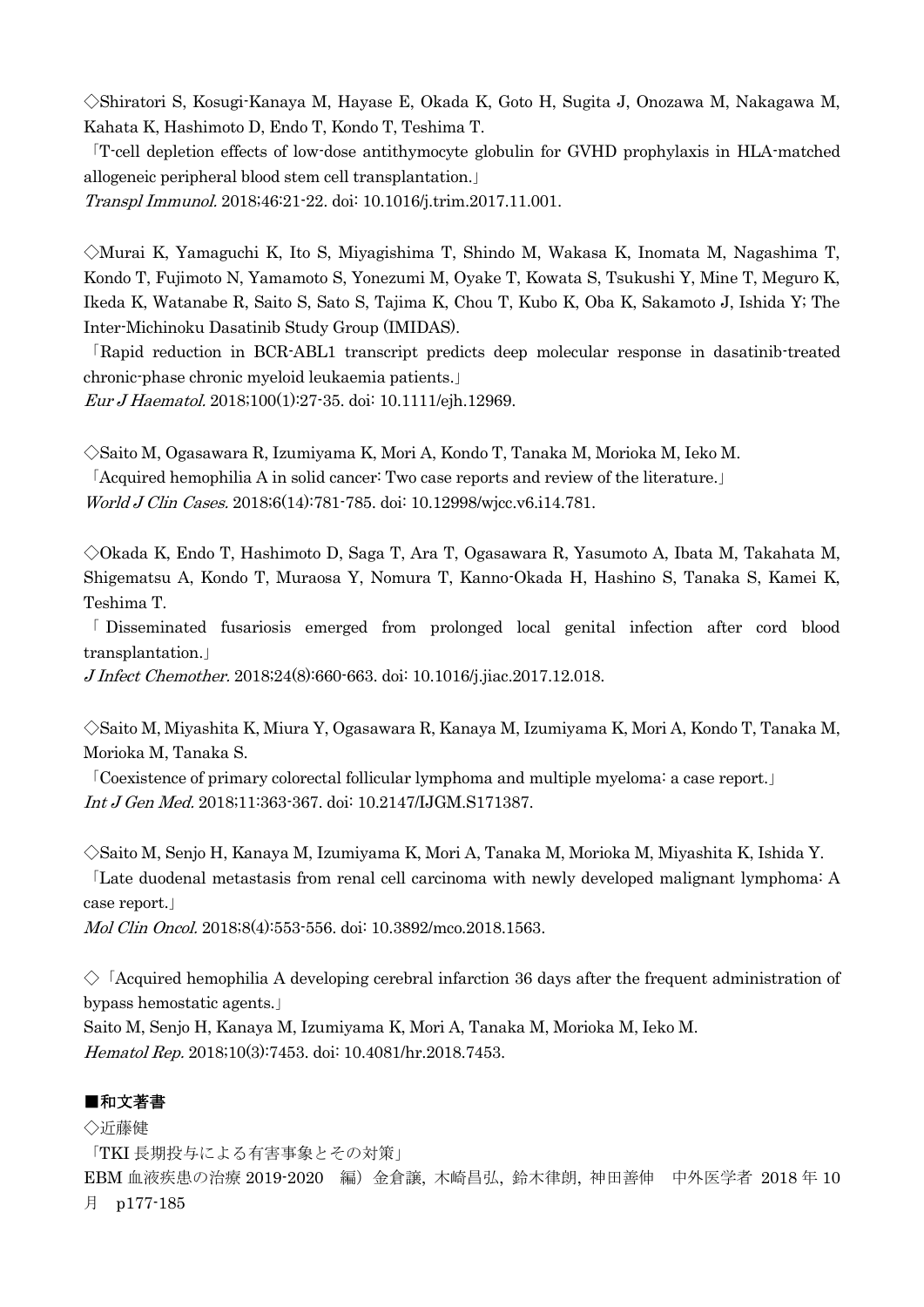# ■和文原著

◇大場雄介,近藤健,豊嶋崇徳

「体外診断薬開発のための慢性骨髄性白血病における BCR-ABL 活性測定用改良型 FRET バイオセンサー」 臨床薬理の進歩 39 号 Page18-26(2018.06)

◇近藤健

「【血液疾患に対する新規治療薬の現状と今後の課題】 CML および Ph 陽性 ALL に対するポナチニブの 効果(解説/特集)」

血液内科 77 巻 2 号 Page203-208(2018.08)

◇盛暁生,千丈創,金谷穣,泉山康,斉藤誠,田中雅則,森岡正信 「BCR/ABL1 変異と Jak2 変異の両者を有する骨髄増殖性腫瘍の検討」 札医通信増刊 318, 143-144, 2018

# 【学会発表】

# ■国際学会・口演

◇Hajime Senjo, Minoru Kanaya, Koh Izumiyama, Koichiro Minauchi, Kenji Hirata, Akio Mori, Makoto Saito, Masanori Tanaka, Hiroaki Iijima, Eriko Tsukamoto, Kazuo Itoh, Shuichi Ota, Masanobu Morioka, Daigo Hashimoto and Takanori Teshima

「 Aggressive Lymphoma (Diffuse Large B-Cell and Other Aggressive B-Cell Non-Hodgkin Lymphomas)—Results from Retrospective/Observational Studies: Prognostic Biomarkers and Molecular Signatures for Risk Stratification」

60th ASH Annual Meeting 2018/12 San Diego, USA

# ■国際学会・ポスター

◇Hiroyuki Shimada, Akihiko Tanizawa,Takeshi Kondo, Hideki Muramatsu, Masahiro Yasui, Arinobu Tojo, Tokiko Nagamura-Inoue, Tetsuya Eto, Aiko Igarashi, Heiwa Kanamori, Maho Sato, Maiko Noguchi, Tatsuo Ichinohe, Masami Inoue, Koji Kato, Yoshiko Atsuta and Kazuteru Ohashi

「Reduced-Intensity Allogeneic HSCT for Children and Adolescents/Young Adults with CML: A Study from the Adult and Pediatric CML Working Group of the Japan Society for Hematopoietic Cell Transplantation」

60th ASH Annual Meeting 2018/12 San Diego, USA

◇ Makoto Murata, Katsuto Takenaka, Naoyuki Uchida, Yukiyasu Ozawa, Kazuteru Ohashi, Sung-Won Kim, Kazuhiro Ikegame, Yoshiko Atsuta, Makoto Hirokawa, Takahiro Fukuda and Takeshi Kondo

「 Comparison of Outcomes of Allogeneic Hematopoietic Cell Transplantation for Primary Myelofibrosis Among Stem Cell Source Groups」

60th ASH Annual Meeting 2018/12 San Diego, CA, USA

◇Reiki Ogasawara, Daigo Hashimoto, Eiko Hayase, Shuichiro Takahashi, Takanori Teshima 「Graft-versus-host disease targets R-Spondin3-producing lymphatic endothelial cells in the small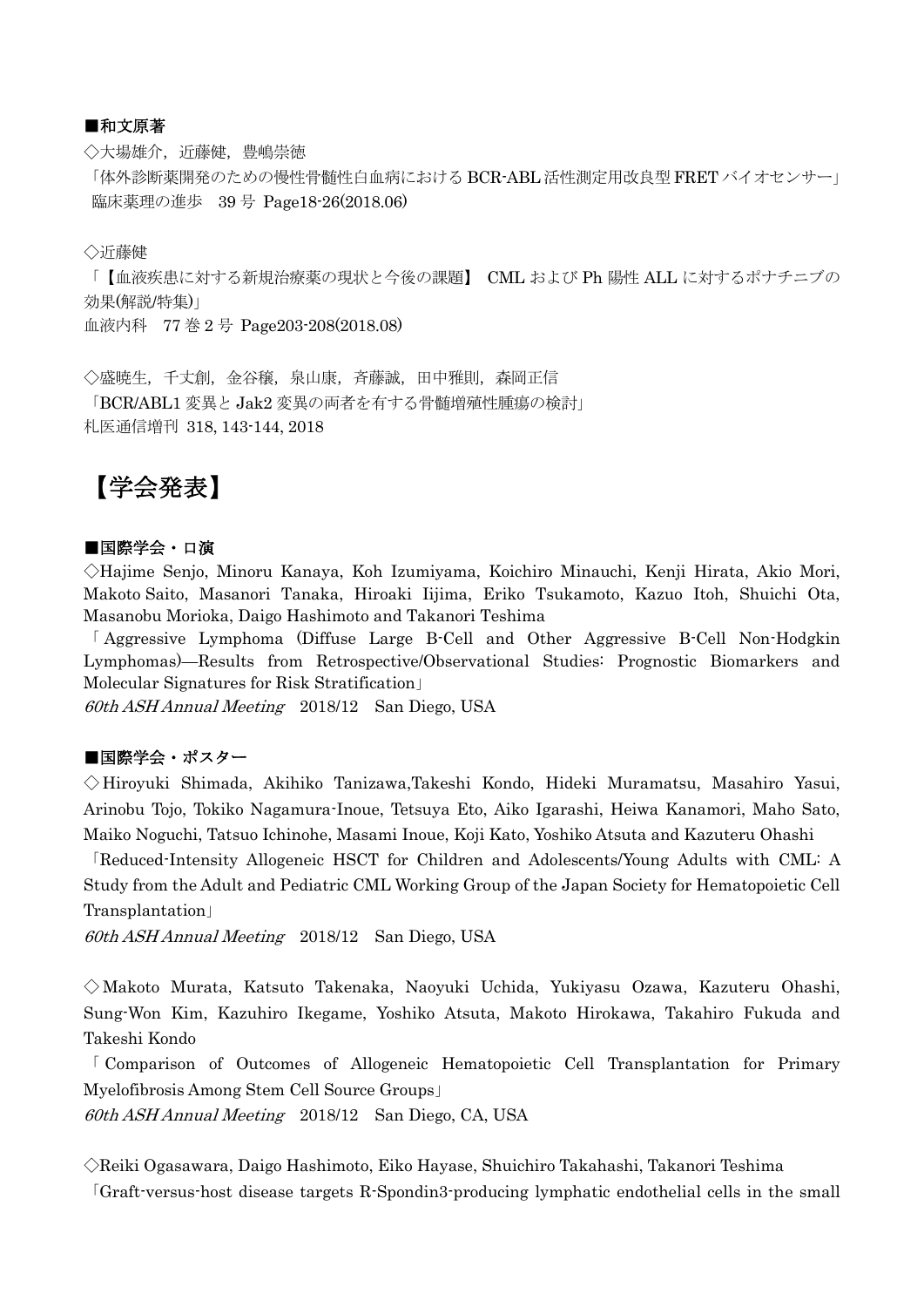intestine.」 BMT tandem meetings 2018/2 Salt Lake City, Utah, USA

◇Hajime Senjo, Minoru Kanaya, Koh Izumiyama,Kenji Hirata,Akio Mori,Makoto Saito,Tatsuro Irie,Masanori Tanaka,Hiroaki Iijima,Eriko Tsukamoto,Daigo Hashimoto, Takanori Teshima, Masanobu Morioka

# 「SOLUBLE INTERLEUKIN-2 RECEPTOR AS A SURROGATE BIOMARKER OF METABOLIC TUMOR VOLUME MEASURED BY 18F-FDG PET/CT IN DIFFUSE LARGE B-CELL LYMPHOMA」

23th EHA Annual Meeting 2018/6 Stockholm, Sweden

#### ■国内学会・シンポジウム

◇近藤健 「慢性骨髄性白血病治療の現状と課題」 第60回日本血液学会秋季北海道地方会 2018/9 札幌

◇泉山康

「PI 治療の重要性を再考する」 北海道・東北 骨髄腫 Forum 2018/3 札幌

### ■国内学会・一般口演

◇森岡正信,斉藤誠,小笠原励起,金谷穣, 泉山康,盛暁生,近藤健,田中雅則,千丈創,川村憲一 「偶発性低体温症を起こした超高齢者の 1 例」 第 29 回日本老年医学会北海道地方会 2018/6

◇小笠原励起, 泉山康, 盛暁生, 近藤健, 斉藤誠, 田中雅則, 森岡正信, 金谷穣, 泉山康, 盛暁生, 斉藤 誠, 入江達朗, 田中雅則, 森岡正信

「再発時に BR 療法が著効し寛解を維持している濾胞性リンパ腫」 第 283 回日本内科学会北海道地方会 2018/7 札幌

◇小笠原励起, 橋本大吾,早瀬英子,高橋秀一郎,荒隆英,大東寛幸,吉岡康介,立野貴大,豊嶋崇徳 「小腸リンパ管内皮細胞は R-Sondin3 産生細胞であり GVHD の標的となる」 第 80 回日本血液学会学術集会 2018/10 大阪

◇小笠原励起, 泉山康,盛暁生,近藤健,斉藤誠,田中雅則,森岡正信 「病態変化なく経過している NK 細胞性慢性リンパ増殖性疾患の 1 例」 第 284 回日本内科学会北海道地方会 2018/11 札幌

◇盛暁生, 千丈創,小笠原励起,金谷穣,泉山康,斉藤誠,田中雅則,近藤健,森岡正信,小野澤真弘, 豊嶋崇徳

「Cup-like 芽球数と白血球数により AML 診断時に FLT3-ITD 変異を予測する」 第 80 回日本血液学会学術集会 2018/10 大阪

◇盛暁生, 千丈創, 金谷穣, 泉山康, 斉藤誠, 田中雅則, 森岡正信, 小野澤真弘, 近藤健 「BCR/ABL1 変異と JAK2 変異の両者を有する骨髄増殖性腫瘍」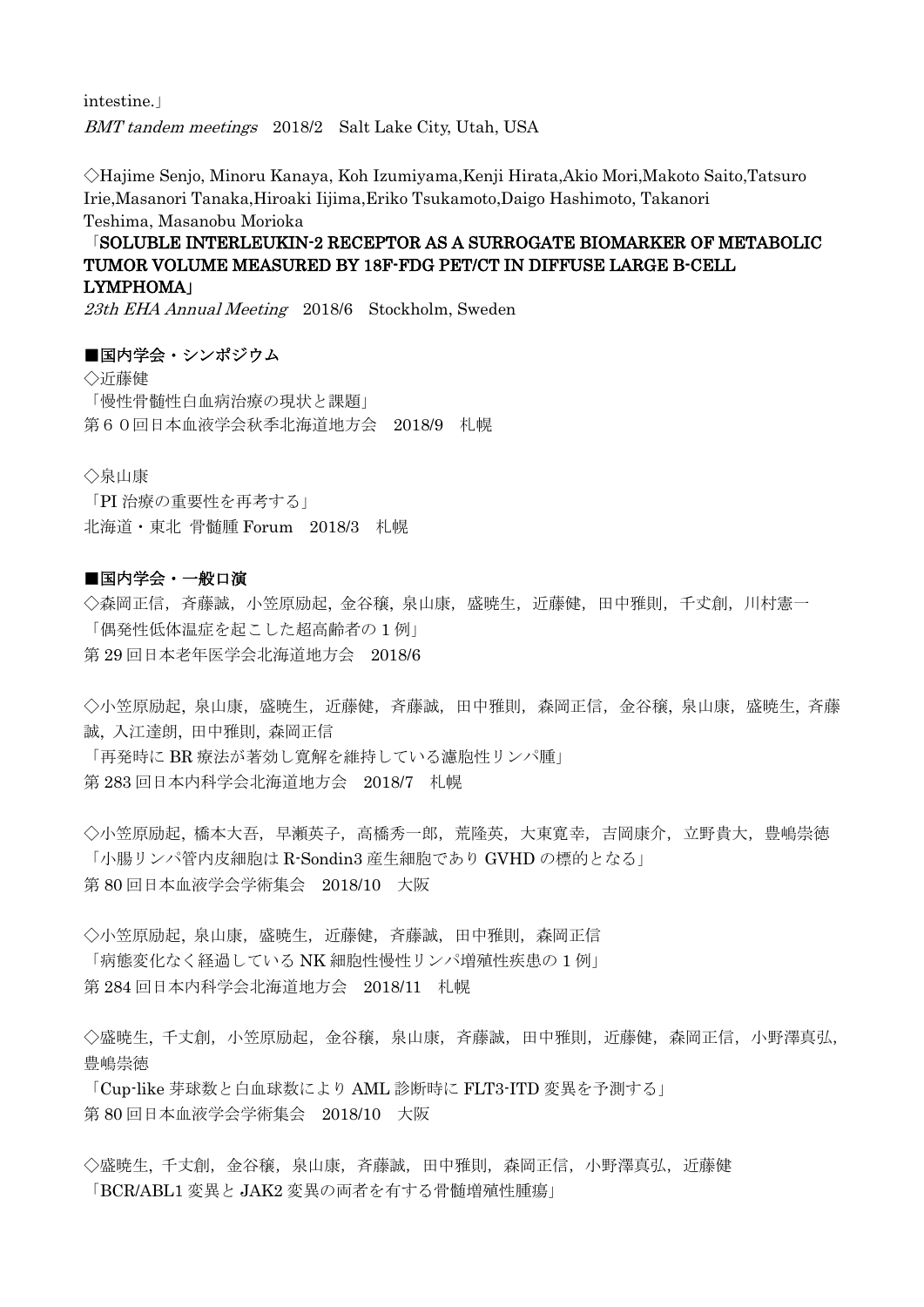第 53 回日本血液学会春季北海道地方会 2018/4 札幌

# ■国内学会・ポスター

◇泉山康, 皆内康一郎, 千丈創, 小笠原励起, 金谷穣, 盛暁生, 近藤健, 斉藤誠, 田中雅則, 森岡正信 「EFS24 を用いた DLBCL に対する新たな予後指標構築の試み」 第 80 回 日本血液学会総会 2018/10 大阪

### ■研究会, セミナー

◇近藤健 「白血病の基礎知識」 平成 30 年度第 1 回造血幹細胞移植セミナー 2018/5 札幌

#### ◇近藤健

「慢性骨髄性白血病の治療の現状」 円山地区 CML 勉強会 2018/9 札幌

#### ◇近藤健

「CML 診療に残された問題点」 Novartis Hematology Seminar 2018/11 東京

#### ◇近藤健

「慢性骨髄性白血病診療の注意点 (検査・治療・看護)」 函館血液疾患談話会 2018/11 函館

### ◇近藤健

「骨髄線維症のガイドラインと治療選択〜Ruxolitinib の位置付け」 MPN における新たな治療戦略 2018/11 東京

#### ◇近藤健

「第3世代 TKI の臨床的意義とその期待〜難治性 CML を攻める」 大塚製薬 Web セミナー 2018/3 東京

### ◇泉山康

「髄腫治療戦略における PI の重要性を再考する」 MM Expert Meeting in Okhotsk 2018/2 札幌

# ◇泉山康

「PI 治療の重要性を再考する」 北海道・東北 骨髄腫 Forum 2018/3 札幌

# ◇泉山康

「Rituximab era における DLBCL の新たな予後指標:EFS24 を用いた構築とその検証」 第 6 回 血液がん研究会 2018/4 札幌